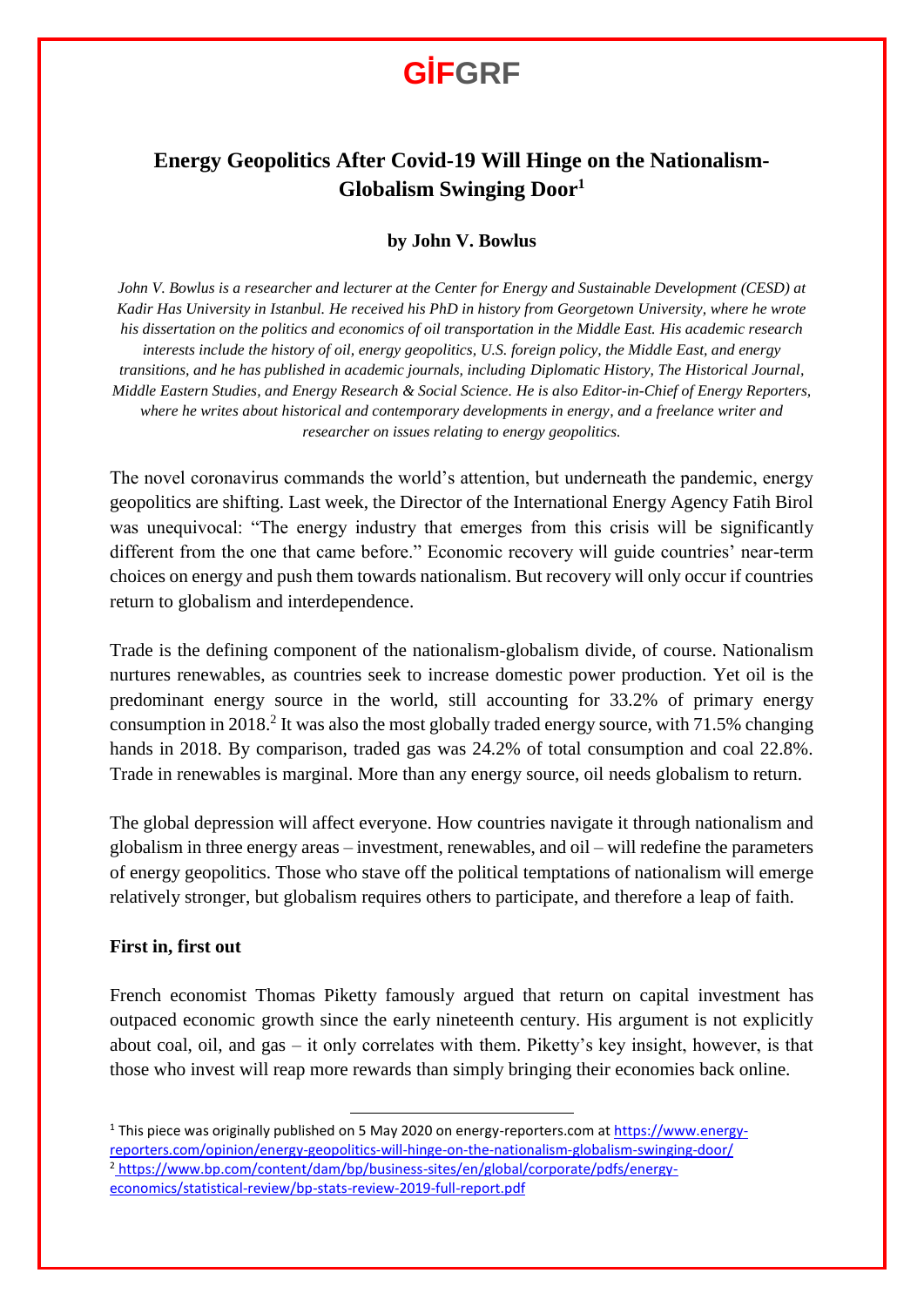# **GİFGRF**

The countries that invest now will gain geopolitical clout. Based on its head start tackling the coronavirus, China will be able to invest first in the three technologies critical in the energy transition: renewables, hydrogen, and carbon capture. The West and its allies can do the same, of course, if they choose. Nationalism slows energy trade, but winning technologies cross borders.

#### **Nationalism-renewables nexus**

Renewables (solar, wind, and geothermal) are cheaper than ever, and cheaper than coal.<sup>3</sup> Their environmental benefits are obvious. Citizens, especially in cities, may not be so willing to return to carbon dioxide-laden air after the current emissions reprieve.<sup>4</sup> Clean energy is the nationalist answer to electricity-supply security. Europe led the world in 2018 in renewables generation, producing 30.9% of the global total - Germany alone produced 8.4%. China was second with 25.5%, and the United States third at 18.5%.

Recovery packages that prioritize green stimulus will bestow longer-term advantages. The European Commission crafted its Green New Deal before the crisis hit, and leaders have pledged to incorporate its principles into economic recovery, bolstering both new offshore wind and the energy transition. A recent Stanford University study projected that Green New Deals in 143 countries would create 30 million new jobs, albeit at a steep price tag of \$73 trillion.<sup>5</sup> Other countries lag Europe in such initiatives, but should use the crisis as a way to mobilize them.

### **Globalism and oil's return**

Oil's slump will correlate with the slowdown in global trade and transportation. The big three producers – Saudi Arabia, Russia, and the United States – will feel the pinch. But second-tier producers such as Iran and Venezuela will experience the worst pain.

The Trump Administration's energy nationalism has scored notable successes in gaining market share, but is unwise in the long term. When the United States last leaned on energy nationalism, it instituted import quotas from 1959 to 1973. These measures made U.S. producers less competitive and helped spawn OPEC in 1960 and the 1973-4 Arab oil embargo. Washington reversed course in the 1980s, stimulating nearly four decades of globalization that helped secure oil supplies.

 $\overline{a}$ 

<sup>3</sup> [https://www.theguardian.com/environment/2020/mar/12/wind-and-solar-plants-will-soon-be-cheaper-than](https://www.theguardian.com/environment/2020/mar/12/wind-and-solar-plants-will-soon-be-cheaper-than-coal-in-all-big-markets-around-world-analysis-finds)[coal-in-all-big-markets-around-world-analysis-finds](https://www.theguardian.com/environment/2020/mar/12/wind-and-solar-plants-will-soon-be-cheaper-than-coal-in-all-big-markets-around-world-analysis-finds)

<sup>4</sup> [https://www.theverge.com/2020/4/22/21230917/air-quality-pollution-coronavirus-lockdown-social](https://www.theverge.com/2020/4/22/21230917/air-quality-pollution-coronavirus-lockdown-social-distancing-cities)[distancing-cities](https://www.theverge.com/2020/4/22/21230917/air-quality-pollution-coronavirus-lockdown-social-distancing-cities)

<sup>5</sup> [https://www.cell.com/one-earth/fulltext/S2590-3322\(19\)30225-](https://www.cell.com/one-earth/fulltext/S2590-3322(19)30225-8?_returnURL=https%3A%2F%2Flinkinghub.elsevier.com%2Fretrieve%2Fpii%2FS2590332219302258%3Fshowall%3Dtrue)

[<sup>8?</sup>\\_returnURL=https%3A%2F%2Flinkinghub.elsevier.com%2Fretrieve%2Fpii%2FS2590332219302258%3Fshowa](https://www.cell.com/one-earth/fulltext/S2590-3322(19)30225-8?_returnURL=https%3A%2F%2Flinkinghub.elsevier.com%2Fretrieve%2Fpii%2FS2590332219302258%3Fshowall%3Dtrue) [ll%3Dtrue](https://www.cell.com/one-earth/fulltext/S2590-3322(19)30225-8?_returnURL=https%3A%2F%2Flinkinghub.elsevier.com%2Fretrieve%2Fpii%2FS2590332219302258%3Fshowall%3Dtrue)